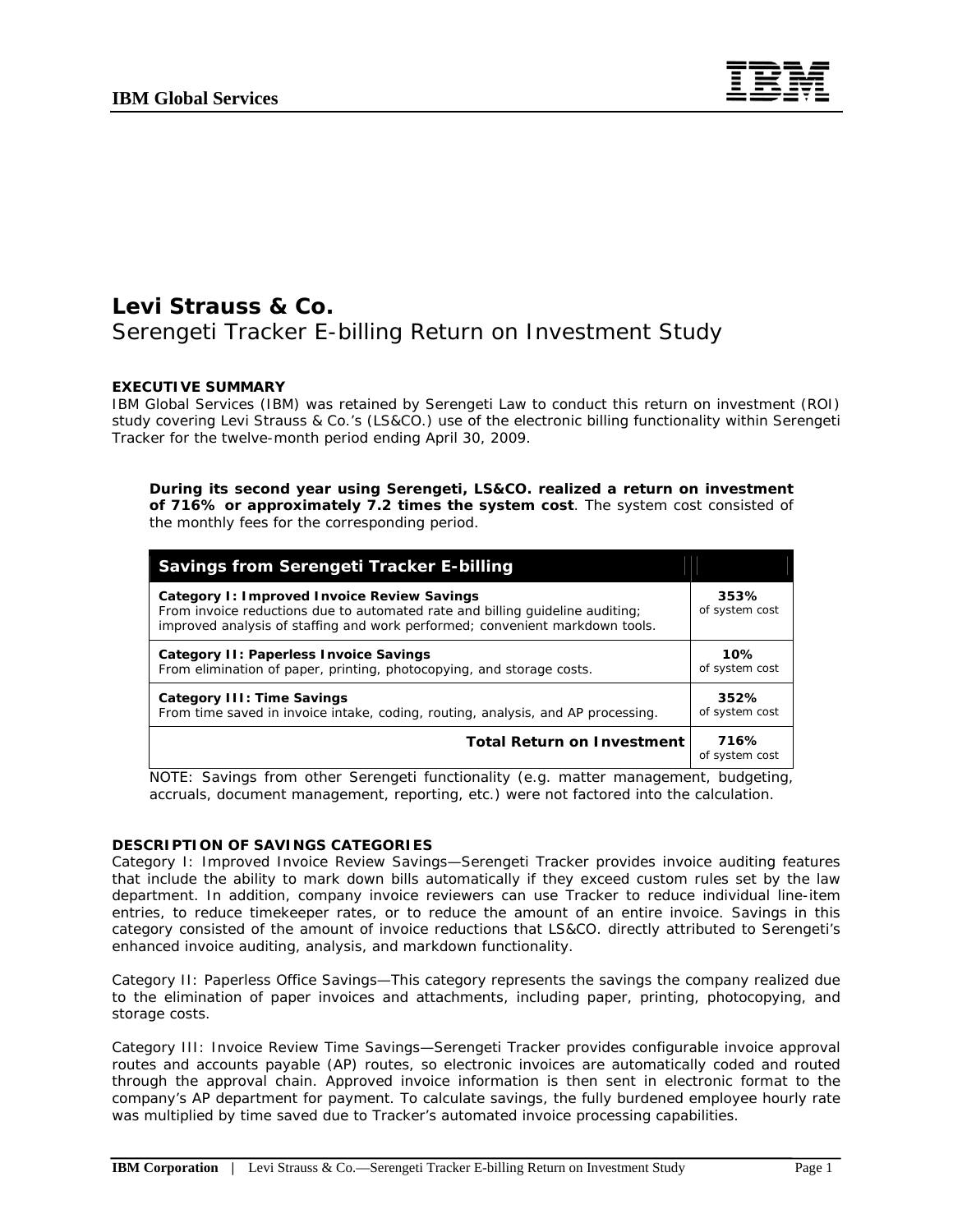

## **ADDITIONAL CATEGORIES OF SAVINGS**

LS&CO. reported that Tracker has enabled the company to implement key efficiency initiatives—from requiring matter budgets to automating accruals collection—that have reduced the administrative burden of managing legal work. In addition, with the data available in Tracker, the company identified areas in which even greater efficiency could be realized. As a result, the company designed a new, Tracker-based initiative to consolidate the management of legal work worldwide. LS&CO.'s use of Tracker has resulted in the following improvements in the way matters and legal spending are managed:

 **Global Convergence:** The LS&CO. law department analyzed the data available in Tracker and determined that the company would operate more efficiently if it reduced the number of law firms to which it outsourced its legal work. Prior to implementing Tracker, LS&CO. did not have an efficient way to survey its entire portfolio of legal work to analyze the number and type of firms and vendors that it used worldwide.

As a result of its evaluation, LS&CO. selected two firms to engage on a fixed fee retainer basis—one for all commercial and general legal work and one for brand protection—to handle all of its matters worldwide. These firms will use Serengeti Tracker for matter management and e-billing. LS&CO. will be able to oversee all matters in Tracker, but it will not need to approve and pay any individual invoices. Instead, LS&CO. will review the work of the two umbrella firms periodically to assess performance and value. This massive convergence effort is dependent upon matter management and e-billing in Serengeti Tracker, and the company anticipates that it will realize significant financial benefits from the new program, as well as vastly reduce the amount of administrative work done by the law department.

- **Efficient, Accurate Reporting:** Prior to Tracker, LS&CO.'s matter and legal spending data was scattered in various places and formats, so producing a simple spending or budget report could take as long as eight hours. Today, Tracker provides the ability to report on spending compared to budgets instantly, with 100% accuracy. Company users have access to the information in Tracker, so if they have questions about reports or budgets, they can look up the information or quickly run a report in the system, rather than sifting through paper files. Also, when LS&CO.'s AP system was audited, the law department was able to provide prompt responses to inquiries, delivering fully traceable, accurate records of all actions taken on every invoice.
- **Timely Invoice Approval and Payment:** With LS&CO.'s paper-based systems, it took an average of 120 days before a legal invoice was paid. Using Serengeti Tracker for e-billing has shortened the invoice approval cycle to an average of 16 days from the time an invoice is received in Tracker to the time it is sent to AP for payment. As a result, the company has avoided late payment fees and been able to build more positive relationships with its vendors. Also, prompt payment of international invoices is crucial due to constantly fluctuating exchange rates. In addition, Tracker provides up-to-the-minute information regarding the status of invoice approvals, as well as information about when the invoice was first uploaded to Tracker. This has enabled the law department to respond to vendor payment inquiries quickly and with complete information.
- **Streamlined Accruals Collection:** Accruals—work-in-process and pending invoices—must be reported by LS&CO.'s law department every month. Formerly, LS&CO. collected accruals through a tedious, manual process: The law department received accrual information from more than 200 firms in over 400 offices via email. The information in the emails was not uniformly formatted, so the law department staff had to print out each email and hand-key the financial data into spreadsheets. Three staff members devoted three full days every month to this task as part of month-end processing. The Tracker automated accruals module has eliminated this time-consuming process. Firms are now trained to enter their accrual data directly into Tracker every month, and the accruals report can be run in a matter of minutes by staff in LS&CO.'s global finance department. The LS&CO. law department reported that the Tracker system not only saves them a tremendous amount of time, but it also results in more accurate and complete data.